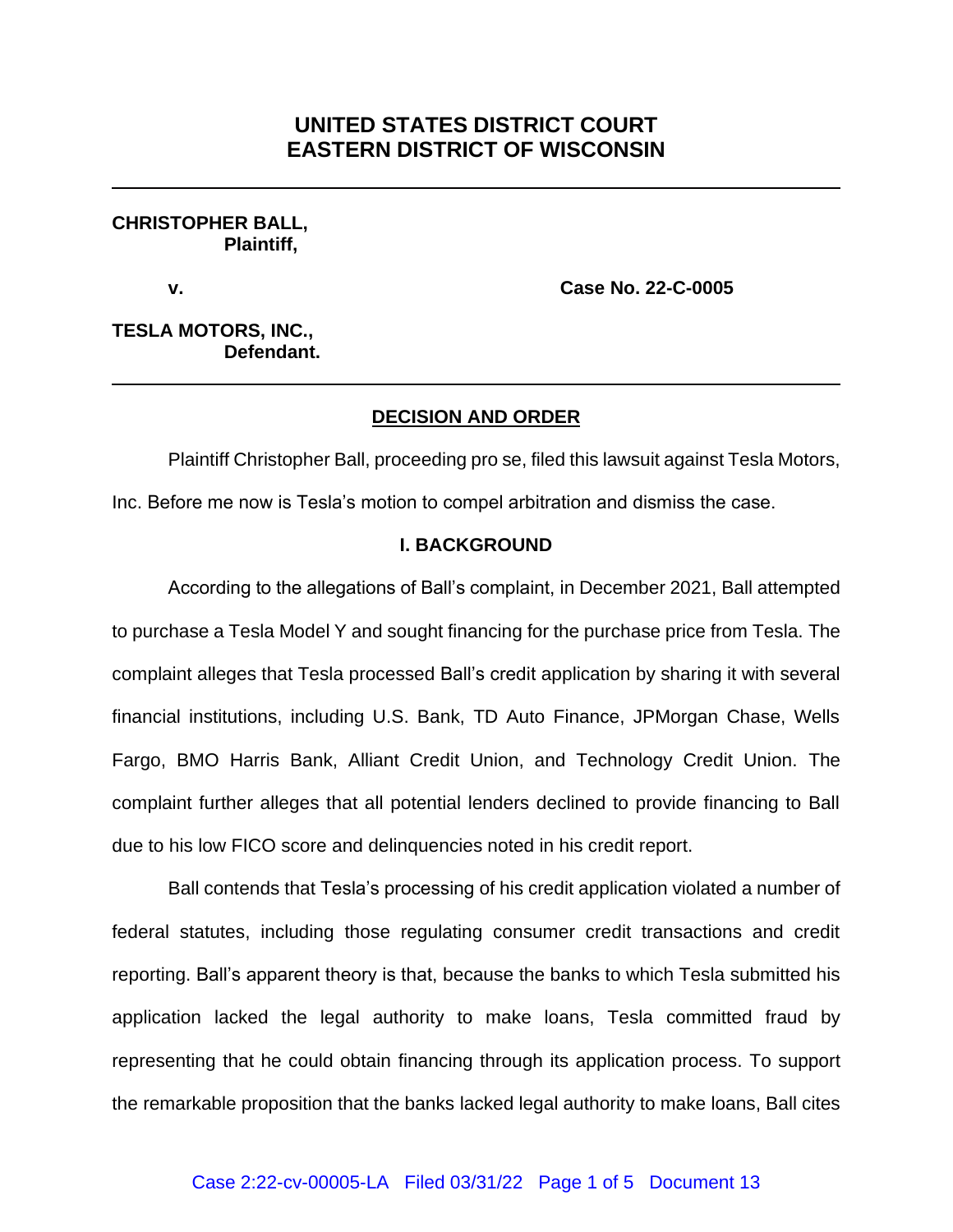12 U.S.C. § 1431. That is a provision of the Federal Home Loan Bank Act, and it contains no provision that forbids any bank from making a loan. Thus, Ball's suit is frivolous and subject to dismissal on that ground and on the ground that the complaint fails to state a claim upon which relief can be granted. *See* Fed. R. Civ. P. 12(b)(6).

Tesla, however, has not moved to dismiss this case as frivolous or under Rule 12(b)(6). Instead, it has filed a motion to compel arbitration along with a request to dismiss the suit. Attached to Tesla's motion is a declaration of a witness familiar with Tesla's corporate records who explains that Ball placed an order for a Tesla Model Y on its website on December 3, 2021. (Decl. of Raymond Kim ¶¶ 1–3.<sup>1</sup>) When Ball placed the order, he electronically accepted the terms and conditions of Tesla's Motor Vehicle Order Agreement ("MVOA"). (*Id.* ¶¶ 3–4.) The MVOA contains an arbitration provision providing that "any dispute arising out of or relating to any aspect of the relationship between [Ball] and Tesla" will be decided by an arbitrator. (*Id.* ¶ 6.) The arbitration provision states that Tesla will pay all fees associated with the arbitration, and that the arbitration will be held in "the city or county of your [*i.e.,* Ball's] residence." (*Id.*) Although the MVOA allows a customer to opt out of the arbitration provision by sending a letter to Tesla stating an intention to opt out within 30 days of signing the MVOA, Ball did not opt out. (*Id.* ¶¶ 6–7.)

In his response to the motion to arbitrate, the plaintiff does not dispute that he electronically accepted the terms of the MVOA or that the MVOA contains a provision requiring that this matter be arbitrated. Instead, he contends that the MVOA is "voidable"

<sup>&</sup>lt;sup>1</sup> Ball contends that the Kim Declaration is inadmissible as hearsay. However, the declaration states that it is based on personal knowledge and a review of Tesla's business records (Kim Decl. ¶¶ 1–2, 5), which are exempt from the rule against the admissibility of hearsay. *See* Fed. R. Evid. 803(6).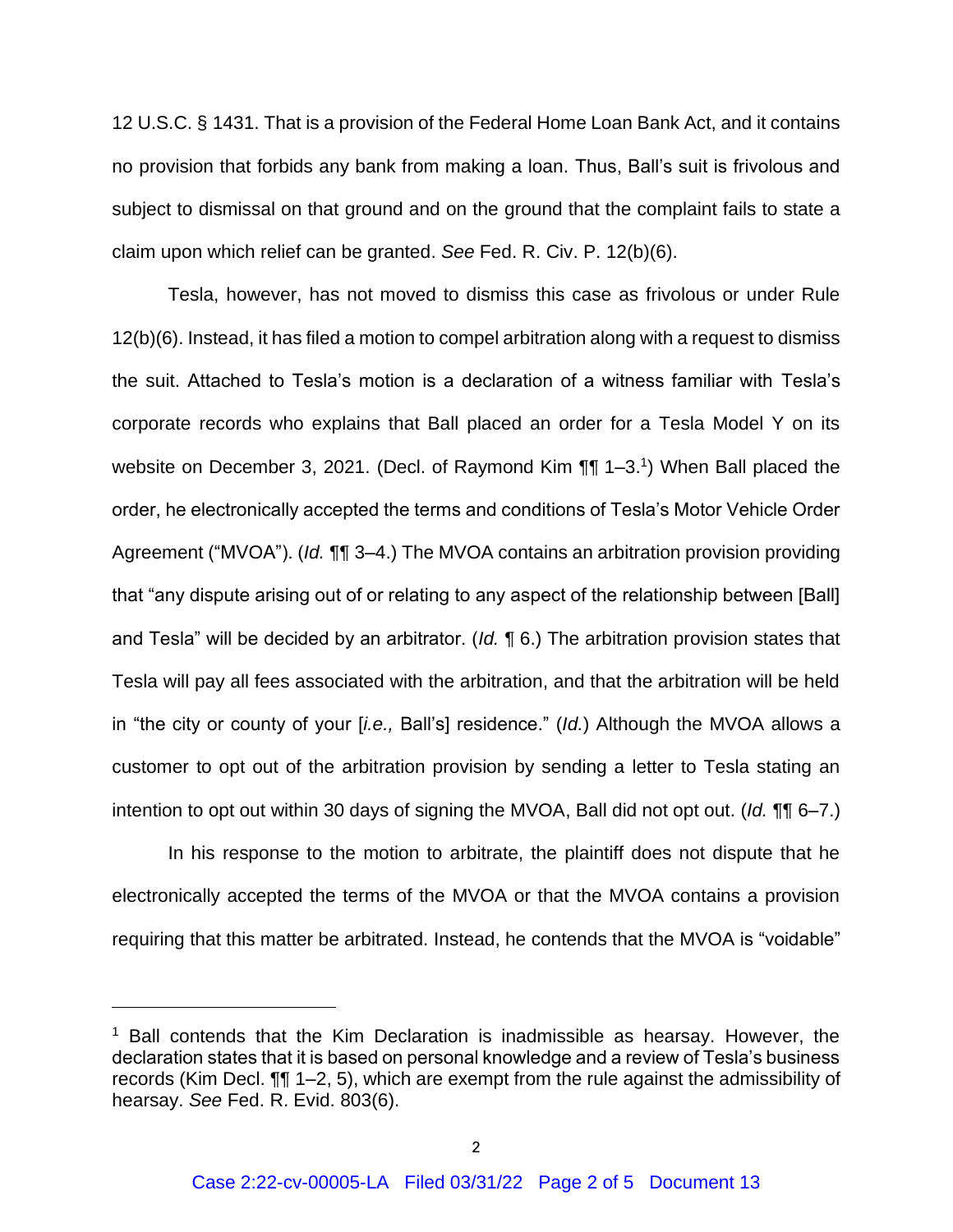because Tesla fraudulently induced him to enter into it. (ECF No. 10 at 2.) Although Ball does not precisely identify what the alleged fraud in the inducement consists of, it appears that he is referring to his belief that Tesla's invitation to apply for credit was fraudulent because no bank had the legal authority to extend credit to anyone.

Ball also states in his brief that he intends to amend his complaint to assert claims against the banks who refused to extend him credit. And in fact, he has submitted a proposed amended complaint that purports to assert claims against these banks based on their alleged inability to make loans to any person or entity. I will construe this proposed amended complaint as a motion for leave to amend under Federal Rule of Civil Procedure 15 and address it in this order.

## **II. DISCUSSION**

The Federal Arbitration Act provides that a written agreement to arbitrate is valid and enforceable, 9 U.S.C. § 2, provides that a federal court must stay an action that falls within the scope of an arbitration agreement, *id.* § 3, and directs a federal court to order arbitration once it is satisfied that an agreement for arbitration has been made but has not been honored, *id.* § 4. *See Prima Paint Corp. v. Flood & Conklin Mfg. Co.*, 388 U.S. 395, 400 (1967).

In the present case, Tesla has shown through undisputed evidence that Ball electronically accepted the terms of Tesla's MVOA by placing an order for a Tesla automobile on Tesla's website. Tesla has also shown that the MVOA contains a provision requiring arbitration of the present dispute. Ball's only response to the motion to compel arbitration is to claim that Tesla fraudulently induced him to enter into the MVOA itself. However, the Supreme Court has held that, when a claim of fraud in the inducement is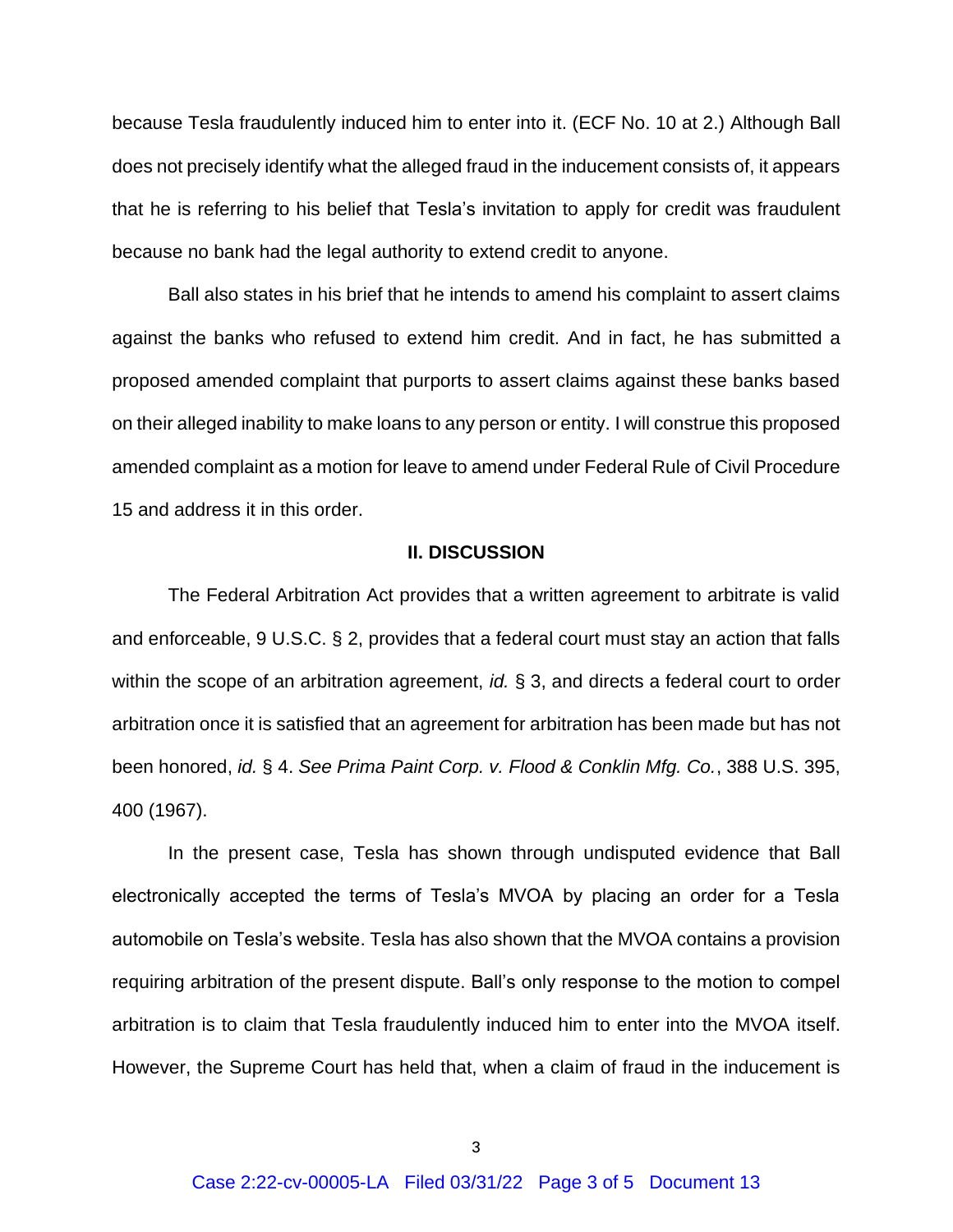directed to the contract in which the arbitration provision appears, rather than to the arbitration provision specifically, the claim must be submitted to the arbitrator for resolution. *Prima Paint*, 388 U.S. at 403–04. Here, Ball contends that Tesla fraudulently induced him to enter into the MVOA by falsely representing to him that his application for credit would be submitted to banks that had the power to extend credit to consumers. As this is a claim of "fraud in the inducement of the contract generally," it must be submitted to the arbitrator. *Id.* at 404. Therefore, I will grant Tesla's motion to compel arbitration.

Tesla also seeks dismissal of this suit based on the arbitration provision. However, when the arbitration must occur within the federal district in which the suit was brought, the proper course is to stay the suit rather than dismiss it outright. *Halim v. Great Gatsby's Auction Gallery, Inc.*, 516 F.3d 557, 561 (7th Cir. 2008); *Tice v. American Airlines, Inc.*, 288 F.3d 313, 318 (7th Cir. 2002); *see also Faulkenberg v. CB Tax Franchise Sys., LP*, 637 F.3d 801, 808 (7th Cir. 2011) ("a Rule 12(b)(3) motion to dismiss for improper venue, rather than a motion to stay or to compel arbitration, is the proper procedure to use when the arbitration clause requires arbitration outside the confines of the district court's district"). Here, the arbitration agreement requires arbitration in "the city or county of [the consumer's] residence." (Kim Decl. ¶ 6.) Because Ball resides in the City of Milwaukee, which is within the Eastern District of Wisconsin, I will stay this suit rather than dismiss it.

Finally, I will construe Ball's proposed amended complaint as a motion for leave to file an amended complaint and deny it on the ground that the amendment would be futile. *See Foman v. Davis*, 371 U.S. 178, 182 (1962). The amendment would be futile because the claims against the banks are based on the plaintiff's baseless assertion that banks lack the legal authority to extend credit to anyone.